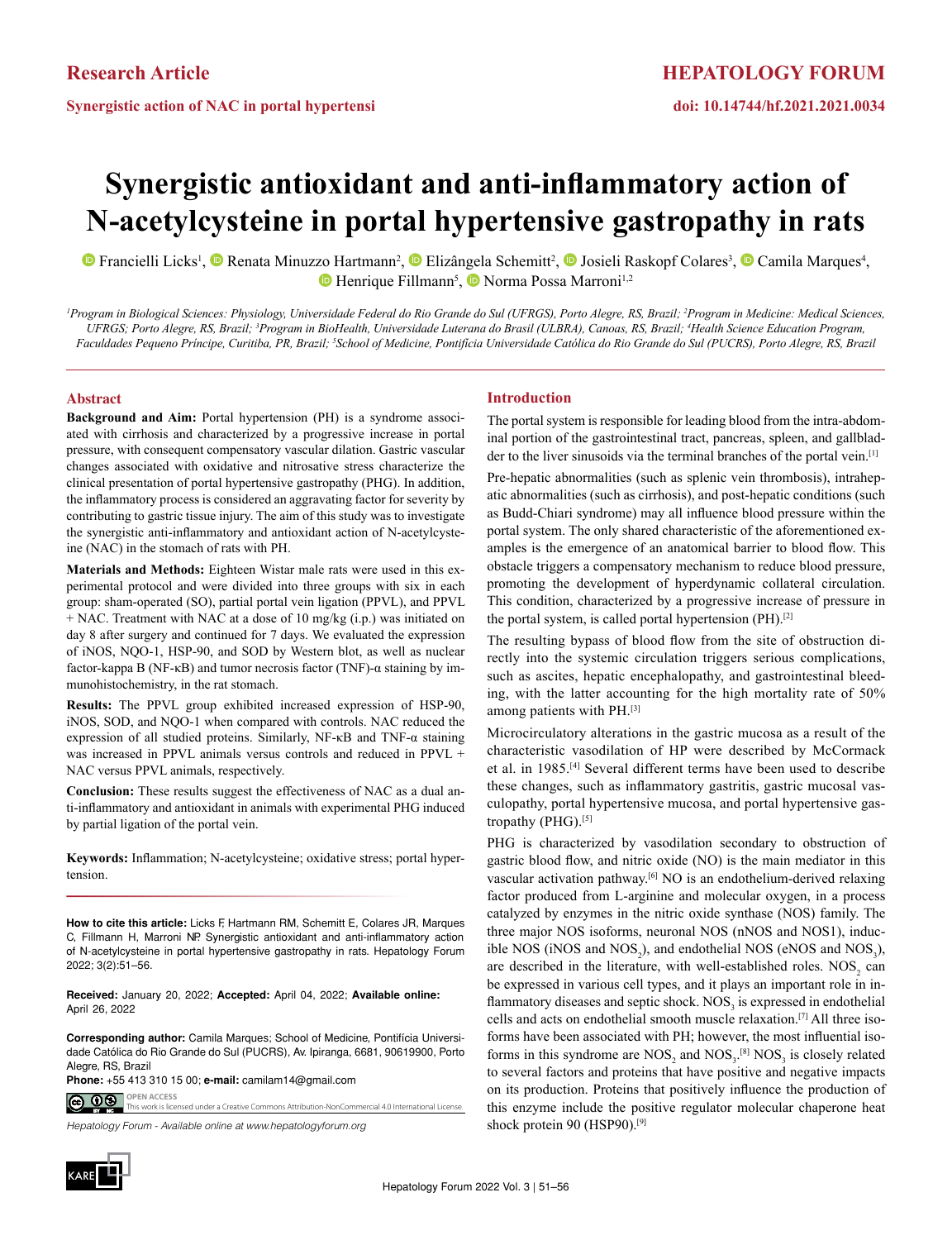Shear stress and vascular endothelial growth factor (VEGF) also act on the pathway that stimulates the production of  $NOS<sub>3</sub>$ , and both have been studied previously in investigations conducted by our research group.<sup>[10,11]</sup>

 $NOS<sub>2</sub>$  produces a relatively high level of NO. This isoform is expressed in response to stimulation from lipopolysaccharides or inflammatory cytokines, and its expression is modulated by transcriptional mechanisms. Nuclear factor-kappa B (NF-κB) is the primary mediator for the induction of iNOS, which, in turn, is activated mainly by tumor necrosis factor (TNF)- $\alpha$  and oxidative stress.<sup>[8]</sup>

In PH, overproduction of NO via  $NOS_2$  and  $NOS_3$  determines its reaction with the superoxide anion radical  $(O_2^{-0})$ , leading to the formation of peroxynitrite (ONOO– ). This, in turn, is a highly reactive species that can contribute to cellular damage, thus aggravating the overall clinical picture.[12]

The inflammation characteristic of PH affects gastric regeneration and defense, thus increasing the risk of bleeding.<sup>[13]</sup> Currently, one hypothetical treatment strategy involves the direct reduction of proinflammatory chemokines and cytokines, which contribute to the progression of PH.[14]

Thus, treatment with both antioxidant and anti-inflammatory action would represent a promising candidate for minimizing the consequences of PHG. Previous work published by our research group has demonstrated the antioxidant properties of N-acetylcysteine (NAC), a molecule used extensively in clinical practice, in an experimental model of PH.[11] The aim of this study was to evaluate the synergistic action of NAC as an antioxidant and anti-inflammatory in PHG.

## **Materials and Methods**

#### **Ethics**

All procedures were carried out in accordance with current Brazilian legislation for the practice of scientific research using animals (Law 11.794 of October 8, 2008, 2013 Brazilian Guidelines for the Care and Use of Animals for Scientific and Educational Purposes, and 2013 CONCEA Guidelines for the Practice of Euthanasia) and followed the recommendations of the Principles of Care for Laboratory Animals formulated by the National Society for Medical Research and the Guide for the Care and Use of Laboratory Animals published by the National Institutes of Health.

## **Animal Groups and Experimental Protocols**

The animals used in this study were obtained through vivarium, in accordance with institutional specifications. Throughout the experiment, animals were kept in plastic bin-type cages  $(47 \times 34 \times 18 \text{ cm})$  lined with wood shavings, under a 12-h light/dark cycle, at a temperature of  $22 \pm$ 4°C. They had access to water ad libitum and were fed commercially available rodent chow (Purina®–Nutripal, Porto Alegre, RS, Brazil), approximately 16 g/day.

On the first day of the experiment, the Wistar male rats were randomly divided into three groups (n=18 animals): sham-operated (SO) (n=6), partial portal vein ligation (PPVL) ( $n=6$ ), and PPVL + NAC ( $n=6$ ). All animals were weighed  $(\pm 250 \text{ g})$  and anesthetized with ketamine (100 mg/kg i.p.) and xylazine (10 mg/kg i.p.). Once a proper plane of anesthesia had been achieved, a midline laparotomy was performed, and the bowel was gently retracted with a gauze pad soaked in saline. In group SO, only manipulation of the portal vein was performed,

whereas in the other groups, the vein was ligated for experimental induction of PH. Briefly, the portal vein was isolated with 3-0 silk thread, partially blocked using a 20G needle placed in front of the vessel, and tied off. After ligation, the needle was removed, thus leaving the vein partially obstructed. Bowel loops were gently replaced into the abdomen, 10 mL of saline solution infused the abdominal cavity, and the muscle closed with running sutures. The experimental model used in this study was first described by Sikuler et al.<sup>[15]</sup> in 1985 and induces pre-hepatic PH.

After the surgical procedures, animals were kept in individual cages. Metamizole was administered for postoperative analgesia, with the first dose given via intramuscular injection (200 mg/kg) and subsequent doses given orally (500 mg/kg every 8 h for 72 h).

Seven days were allowed to elapse for the establishment of PHG before starting treatment. NAC (Sigma Chemical Co., St. Louis, MO, USA; CAS registry number 616-91-1) was administered intraperitoneally at a dose of 10 mg/kg, in agreement with previous studies.[11,12] The drug was dissolved in 0.6 mL of saline (0.9% NaCl), and the same volume was administered to groups that received vehicle only (SO and PPVL). Treatment was continued for 7 days, thus completing the full 15-day experimental period.

### **Euthanasia and Collection of Tissue Samples**

On day 15, animals were again weighed and anesthetized with ketamine (100 mg/kg i.p.) and xylazine (10 mg/kg i.p.). Once adequate anesthesia had been achieved, a midline laparotomy was performed, and the stomach was resected for analysis. One portion of the stomach was frozen at -80°C, and a second fragment was fixed in 10% buffered formalin for 24 h. Then, 3-mm sections were cut from the paraffin block using a rotary microtome.

## **Western Blot**

Western blot analysis was performed using cytosolic extract prepared from stomach homogenates. The protein concentration of each sample was measured by the Bradford method. Then, lysate proteins were separated by sodium dodecyl sulfate-polyacrylamide gel electrophoresis and transferred to polyvinylidene fluoride membranes. The membranes were blocked by submerging in Tris–buffered saline and 0.05% Tween (TTBS) with 5% nonfat dry milk for 1 h at room temperature and probed overnight at 4°C. The following antibodies were used: mouse polyclonal antibody  $[NOS_2$  (sc-7271), Santa Cruz Biotechnology, Santa Cruz, CA, USA]; mouse monoclonal antibody [HSP90 (sc-101494), Santa Cruz Biotechnology, Santa Cruz, CA, USA]; goat monoclonal antibody [NQO1 (sc-16464), Santa Cruz Biotechnology, Santa Cruz, CA, USA]; goat monoclonal antibody [SOD (sc-8637), Santa Cruz Biotechnology, Santa Cruz, CA, USA], at 1:200 dilution with TTBS in 5% nonfat dry milk; and anti-β-actin (42-kDA) antibody (Sigma Aldrich, St. Louis, MO, USA) at 1:1000 dilution with TTBS in 5% nonfat dry milk. After overnight incubation, the membranes were washed with TTBS and incubated for 1 h at room temperature with secondary goat anti-mouse IgG-HRP sc-2005, donkey anti-goat antibody (sc-2020, Santa Cruz Biotechnology, Santa Cruz, CA, USA, 1:4000). Protein detection was performed via chemiluminescence using a commercial ECL kit (Amersham Pharmacia Biotech, Little Chalfont, England). The density of the specific bands was quantified with imaging densitometry software (Scion Image, Maryland, MA, USA).<sup>[16]</sup>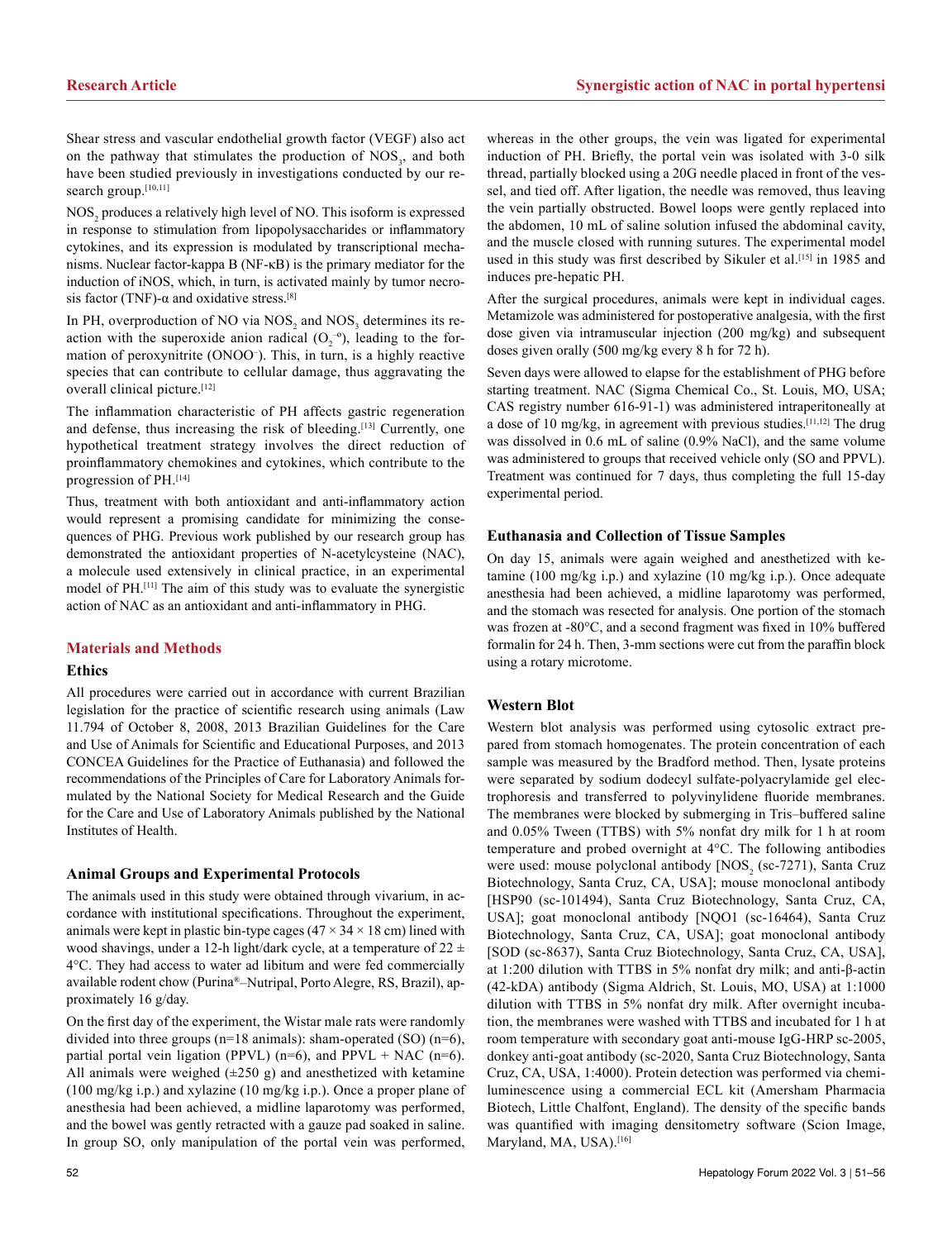

**Figure 1.** Western blot for HSP90. Effects of PPVL and NAC administration on HSP90, quantified by the Western blot technique.

\*: P<0.01; \*\*: P<0.01 (n=6); SO: Sham-operated group; PPVL: Partial portal vein ligation group; PPVL + NAC: Partial portal vein ligation group plus N-acetylcysteine treatment.



**Figure 2.** Western blot for iNOS. Effects of PPVL and NAC administration on iNOS, quantified by the Western blot technique.

## **Immunohistochemistry**

The expression of NF-κB and TNF-α in stomach tissue was analyzed using immunohistochemical techniques. Buffer at 100°C was used for antigen retrieval, and endogenous peroxidase activity was blocked by incubation in absolute methanol. Slides were then incubated with rabbit polyclonal antibody (NF-κB [sc-9072], 1:200, Santa Cruz Biotechnology, Santa Cruz, CA, USA) and goat monoclonal antibody (TNF-α [sc-1351],



**Figure 3.** Western blot for SOD. Effects of PPVL and NAC administration on SOD, quantified by the Western blot technique.

1:200, Santa Cruz Biotechnology, Santa Cruz, CA, USA) overnight at 4°C, followed by washing with buffer and incubation with secondary goat anti-rabbit IgG-HRP (sc-2004) for 30 min at room temperature. The slides were analyzed under a microscope equipped with a digital camera, and images were captured using Image-Plus software (Media Cybernetics, Bethesda, MD, USA). Quantification of staining for both markers was performed by digital image analysis in Adobe Photoshop® CS3 Extended 10.0, by counting the number of pixels stained. The level of expression was determined by multiplying the average density of the image by the percentage of positively stained areas (those colored brown).[17]

### **Statistical Analysis**

Analysis of Variance was used to evaluate the quantitative data, followed by the Student–Newman–Keuls test for the analysis of multiple comparisons. The significance level was set at  $5\%$  ( $p<0.05$ ). All data are presented as mean  $\pm$  SE. The GraphPad InStat version 3.0 program for Windows was used.

### **Results**

#### **Western Blotting Analysis**

Analysis of HSP90 protein expression revealed a significant increase in the PPVL group compared with controls  $(p<0.01)$ . NAC effectively reduced these values in the LPVP + NAC group ( $p$ <0.01) (Fig. 1).

When evaluating the expression of iNOS, a decrease was observed in the LPVP + NAC group ( $p$ <0.05) and a significant increase in the LPVP group  $(p<0.01)$  (Fig. 2).

NAC was able to substantially reduce SOD values in the treated group, up to control levels  $(p<0.05)$ . In the LPVP group, SOD was overexpressed when compared with the SO group  $(p<0.05)$  (Fig. 3).

In the analysis of NQO1 protein expression, NAC significantly reduced the values in the LPVP + NAC group when compared with the LPVP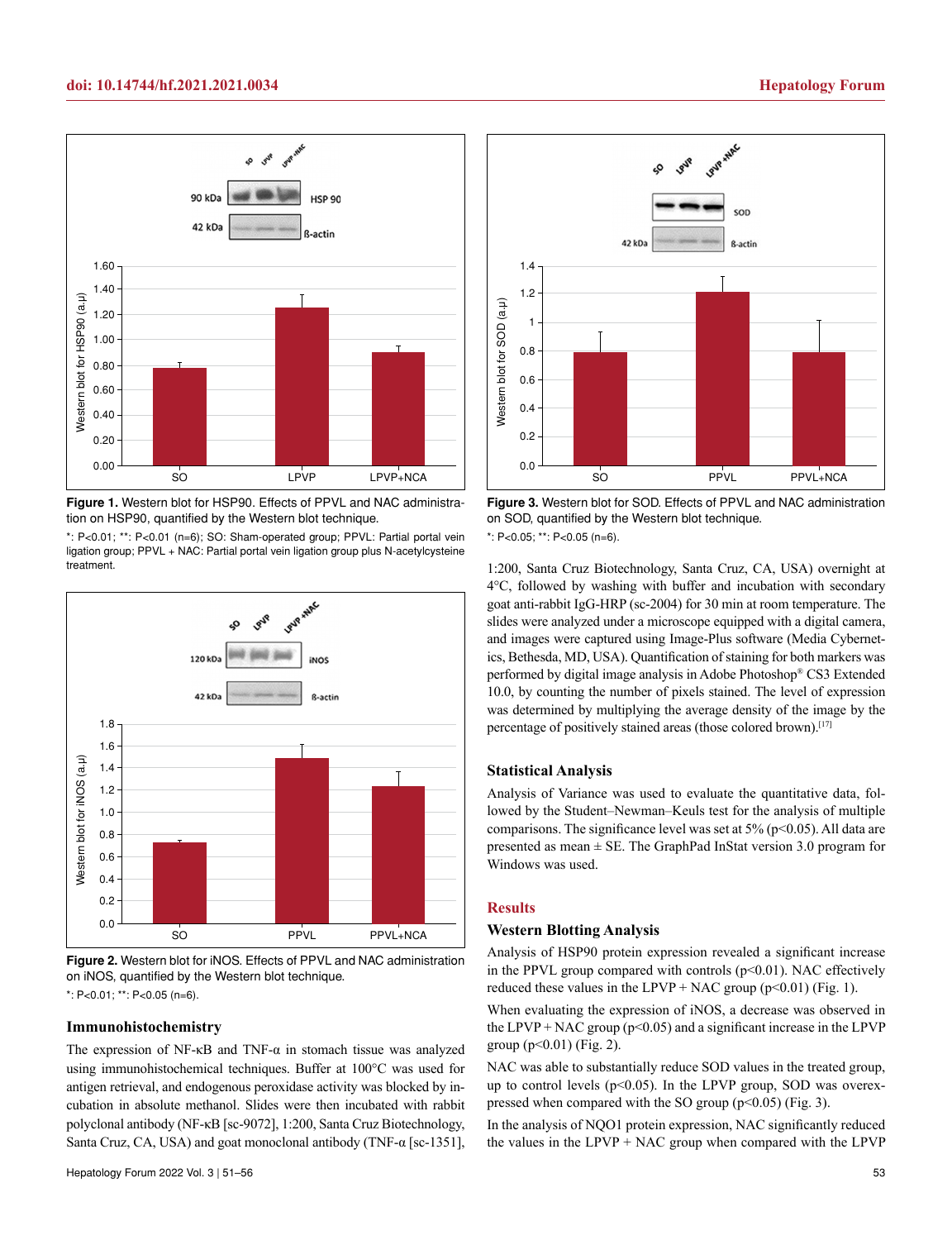

**Figure 4.** Western blot for NQO1. Effects of PPVL and NAC administration on NQO1, quantified by the Western blot technique.

group  $(p<0.05)$ , which had a significantly increased expression when compared with the control group  $(p<0.05)$  (Fig. 4).

### **Immunohistochemistry**

Animals in the PPVL group showed a significant increase in positive staining for NF- $\kappa$ B as compared with controls ( $p$ <0.01). NAC was effective in reducing this immunoreactivity in the PPVL + NAC group  $(p<0.01)$  (Fig. 5).

The same pattern of expression was observed in the analysis of TNF-α. In the PPVL group, there was intense staining as compared with the SO group ( $p<0.01$ ); in the PPVL + NAC group, this immunoreactivity was reduced ( $p<0.01$ ) (Fig. 6).

#### **Discussion**

PH, often described as a complication of chronic liver disease, is characterized by increased blood pressure in the portal system, splanchnic vasodilation, and subsequent formation of portosystemic collaterals.[18]

The stomach is one of the main sites affected by this marked increase in vascular diameter; accordingly, gastropathy is one of the most frequent complications of PH. In practice, gastric lesions are typically located at the fundus and superior portion of the body of the stomach<sup>[19]</sup> and are characterized by a mosaic-like pattern, with or without cherry-red spots.[20] Still, the release of inflammatory mediators and consequent gastric inflammation appears to contribute to the development and worsening of gastropathy of PH.[21]

The involvement of NO in the development of hyperdynamic collateral circulation was originally proposed in 1991 by Vallance and Moncada. [22] This hypothesis has since been confirmed by several studies that demonstrated NO as the main mediator of vascular abnormalities in PH.[9,23] In previous investigations, our research group found increased expression of two NOS isoforms predominantly involved in the activation of NO synthesis (eNOS and iNOS), using an animal model of PH.[10,24] An increase in eNOS expression is already detectable in







**Figure 6.** Immunohistochemical staining for TNF-α. Effects of PPVL and NAC administration on TNF-α expression. **(a)** SO group, **(b)** PPVL group, and **(c)** PPVL + NAC group.

the early stages of PH induced by carbon tetrachloride (CCl4),[25] and eNOS appears to be the major enzymatic pathway for NO synthesis.[26] Agonists in the eNOS activation pathway include shear stress, VEGF, and HSP90, among others. Furthermore, inflammatory cytokines such as TNF- $\alpha$  appear to influence NO production by eNOS.<sup>[9]</sup>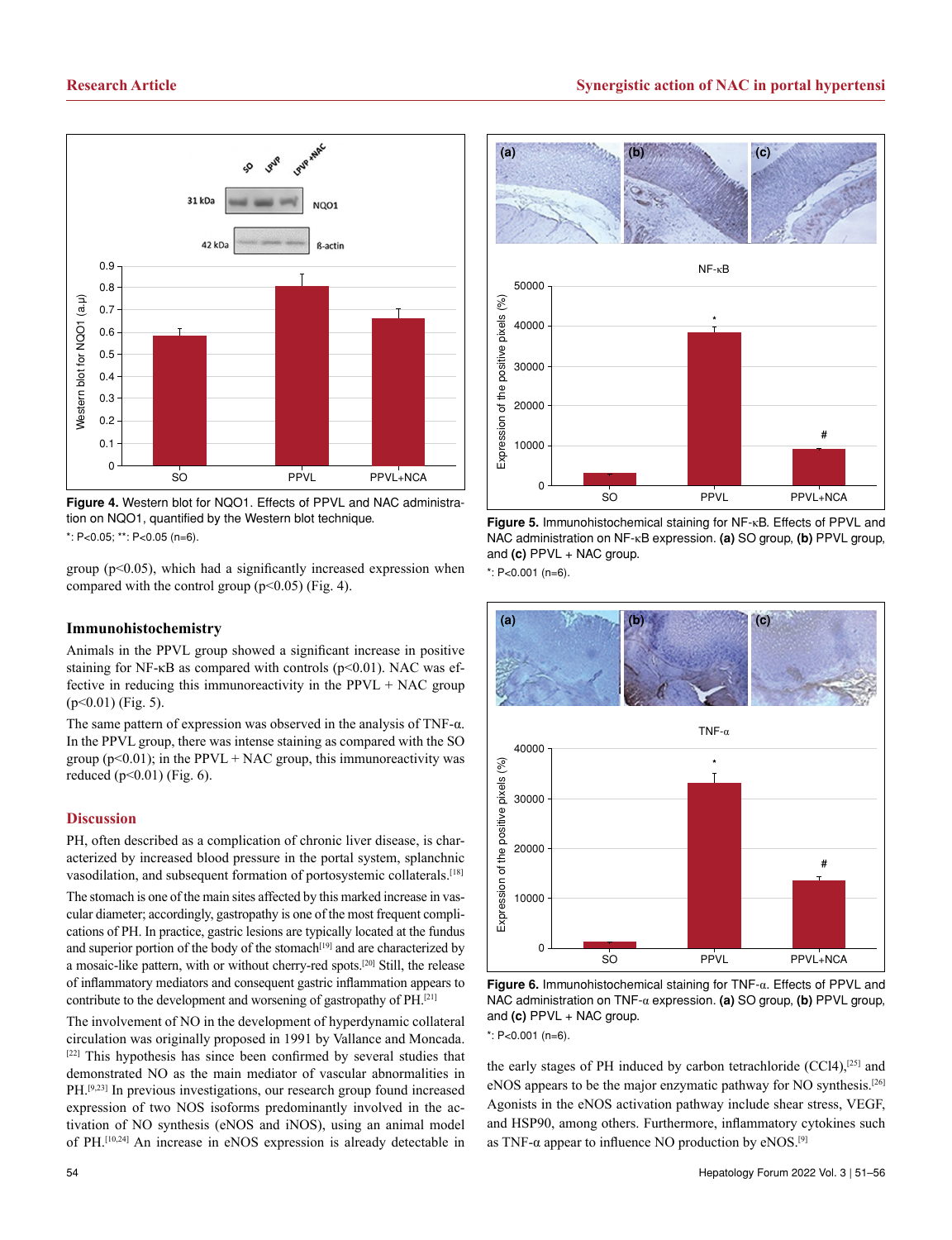Another modulator of NO upregulation is VEGF, which is activated by increased portal pressure. Through its angiogenic activity, VEGF ultimately contributes to increased blood flow in the splanchnic territory and to local vasodilation.[27] In the present study, animals subjected to the same experimental model had increased expression of HSP90 when compared with controls (Fig. 1), which demonstrates the influence of this chaperone in the eNOS activation pathway and confirms previous results published by Ai et al.,[28] in which HSP90 was overexpressed in the endothelium of mesenteric vessels in PPVL animals.

HSP90 in PH exerts an agonist effect on NO production and vasodilation via eNOS.[29] NAC was able to reduce the expression of HSP90 in the model tested herein. Therefore, the chosen treatment appears to fully modulate the studied pathway, reducing the levels not only of VEGF but also of HSP90, thereby contributing to a reduction in vasodilation mediated by eNOS (Fig. 1).

In PH, iNOS is also upregulated. The inducible form of NOS is activated during disease progression and may even be regulated by NF-κB. Stimulation of iNOS expression occurs along with the activation of the innate and adaptive immune systems, infiltration by polymorphonuclear leukocytes, and recruitment of lymphocytes. The latter produce large amounts of NO and cytokines that modulate the inflammatory process, such as  $TNF-\alpha$ <sup>[8]</sup> Our results showed higher expression of iNOS in PPVL animals (Fig. 2). This enzyme is overexpressed in the gastric mucosa of animals with PHG. Our results suggest that gastric inflammation is clearly established in this experimental model, which is consistent with the literature.<sup>[24]</sup>

NAC has modulatory activity at different stages of the inflammatory and phagocytic process, stimulating immune functions and reducing levels of proinflammatory cytokines. Furthermore, it inhibits the production of NO via iNOS.[30] In this study, animals treated with NAC exhibited reductions in iNOS expression in the stomach and, therefore, an attenuation of gastric inflammation (Fig. 2). The same phenomenon was reported in a previous study using an animal model of PH induced by dimethylnitrosamines.[31]

This finding was reaffirmed in our analysis of NF-κB and TNF-α immunoreactivity in gastric tissue: both were significantly increased in PPVL animals as compared with controls (Figs. 5, 6). NF-κB is currently considered a typical proinflammatory signaling molecule, due to its action on the expression of proinflammatory genes, chemokines, cytokines, and adhesion molecules.[32] In the cytoplasm, this factor is bound to its inhibitory protein, I<sub>KB</sub>; only after phosphorylation and degradation by specific protein kinases, such as the IκB kinase complex, does translocation of NF-κB to the nucleus become possible.<sup>[33]</sup> The stimulus for NF-κB translocation occurs via neurotransmitters such as glutamate, viral and bacterial products, reaction products (via iNOS), increased intracellular calcium levels, and oxidative stress.[34]

TNF-α, in turn, is a cytokine with an important role in the activation of NF-κB. It participates in a wide spectrum of biological activities, including inflammation, apoptosis, and cell growth and differentiation. By extracellular stimuli, TNF causes phosphorylation of IκB and subsequent release of NF-κB, which can then act on target genes in the cell nucleus.[34]

In the literature, the anti-inflammatory properties of NAC have been associated with its ability to modulate the immune response and its actions on leukotriene and prostaglandin metabolism, among other mechanisms.[35] All of these effects are related to the nature of NAC as a donor source of –SH groups, inducing the synthesis of glutathione (GSH), which increases cellular protection against oxidative stress and inflammatory processes. NAC also acts to reduce reactive oxygen species produced by leukocytes.<sup>[36]</sup>

NAC inhibits the activation of NF-κB and also blocks TNF-α by reducing its affinity for the TNF receptor.[37] It is well known that not only the inflammatory process but also oxidative stress is an aggravating factor in chronic liver disease.[30] Prolonged NO synthesis at high levels may induce oxidative stress due to the production of peroxynitrite (ONOO–), a powerful oxidant. This compound, generated by the NO and peroxynitrite reaction, can cause oxidative and nitrosative damage to proteins, lipids, and DNA.[38] The presence of a high concentration of peroxynitrite in the gastric mucosa of animals subjected to the PPVL model of PH was previously demonstrated by immunohistochemistry.[11] Yet, in the same experimental model, an increase in the thiobarbituric acid reactive substances and NO levels and a reduction in the activity of the antioxidant enzymes superoxide dismutase (SOD) and glutathione peroxidase (GPx) have been demonstrated, results that suggest increased oxidative stress.<sup>[39]</sup>

In the present study, we evaluated the possibility that NAC would act synergistically as a dual antioxidant and anti-inflammatory. To determine its antioxidant role, we used the Western blot technique to assess the expression of SOD and NADPH quinone oxidoreductase-1 (NQO1). SOD is an antioxidant enzyme responsible for catalyzing the dismutation of superoxide  $(O_2^{\text{-o}})$  into hydrogen peroxide  $(H_2O_2)$ . Increased levels of this enzyme are indicative of increased  $O_2^{\text{-o}}$  production and hence of oxidative stress.[30,40] In the present study, expression of this enzyme was significantly increased in PPVL animals as compared with controls, and NAC was able to reduce such overexpression (Fig. 3). The reactive oxygen species can be removed from tissue by endogenous antioxidants such as thiols, components which are found, e.g., in GSH.<sup>[41]</sup> As a precursor of this molecule, NAC acts as an antioxidant and can thus be beneficial in disorders aggravated by oxidative stress. In this study, NAC had a clear antioxidant effect, as demonstrated in the analysis of SOD expression (Fig. 3) in the PPVL  $+$  NAC group. Levels of this enzyme returned to near-control values, demonstrating a reduction in oxidative stress and, consequently, in the expression of the SOD enzyme.

Another antioxidant molecule, which is less effective than SOD but acts as a direct scavenger of the superoxide anion, is NQO1.[39] The NQO1 gene encodes enzymes responsible for cell protection, which catalyze the reduction of electrons and prevent the formation of reactive oxygen species.[42] Increased expression of NQO1 was demonstrated in PPVL animals (Fig. 4) when compared with controls. This finding is probably related to the cellular response to oxidative stress caused by inflammation,[42] and NAC showed a synergistic antioxidant and anti-inflammatory activity in reducing expression of this marker in the gastric mucosa of PPVL + NAC animals (Fig. 4).

From the findings of this study, we conclude that the experimental model of PPVL successfully induces PH with subsequent inflammation and oxidative stress in the gastric mucosa. Furthermore, we suggest that a synergistic antioxidant and anti-inflammatory effect of NAC was able to attenuate the damage caused by these processes, contributing to the integrity of gastric tissue and mitigating the injuries caused by this experimental model.

**Ethics Committee Approval:** Institutional Committee for the Care and Use of Animals, Hospital de Clínicas de Porto Alegre, Animal Experimentation Unit (date: 01.13.2014, number: 2014-0012).

**Peer-review:** Externally peer-reviewed.

**Author Contributions:** Concept – FL, RMH, ES, JRC, CM, HF, NPM; Design – FL, RMH, ES, JRC, CM, HF, NPM; Supervision – HF, NPM; Fundings – HF, NPM; Materials – FL, RMH, ES, JRC; Data Collection and/or Processing – FL, RMH, ES, JRC; Analysis and/or Interpretation – FL, RMH, ES, JRC, CM, HF, NPM; Literature Search – FL, RMH, ES, JRC; Writing – FL, RMH, ES, JRC, CM, HF, NPM; Critical Reviews – FL, RMH, ES, JRC, CM, HF, NPM.